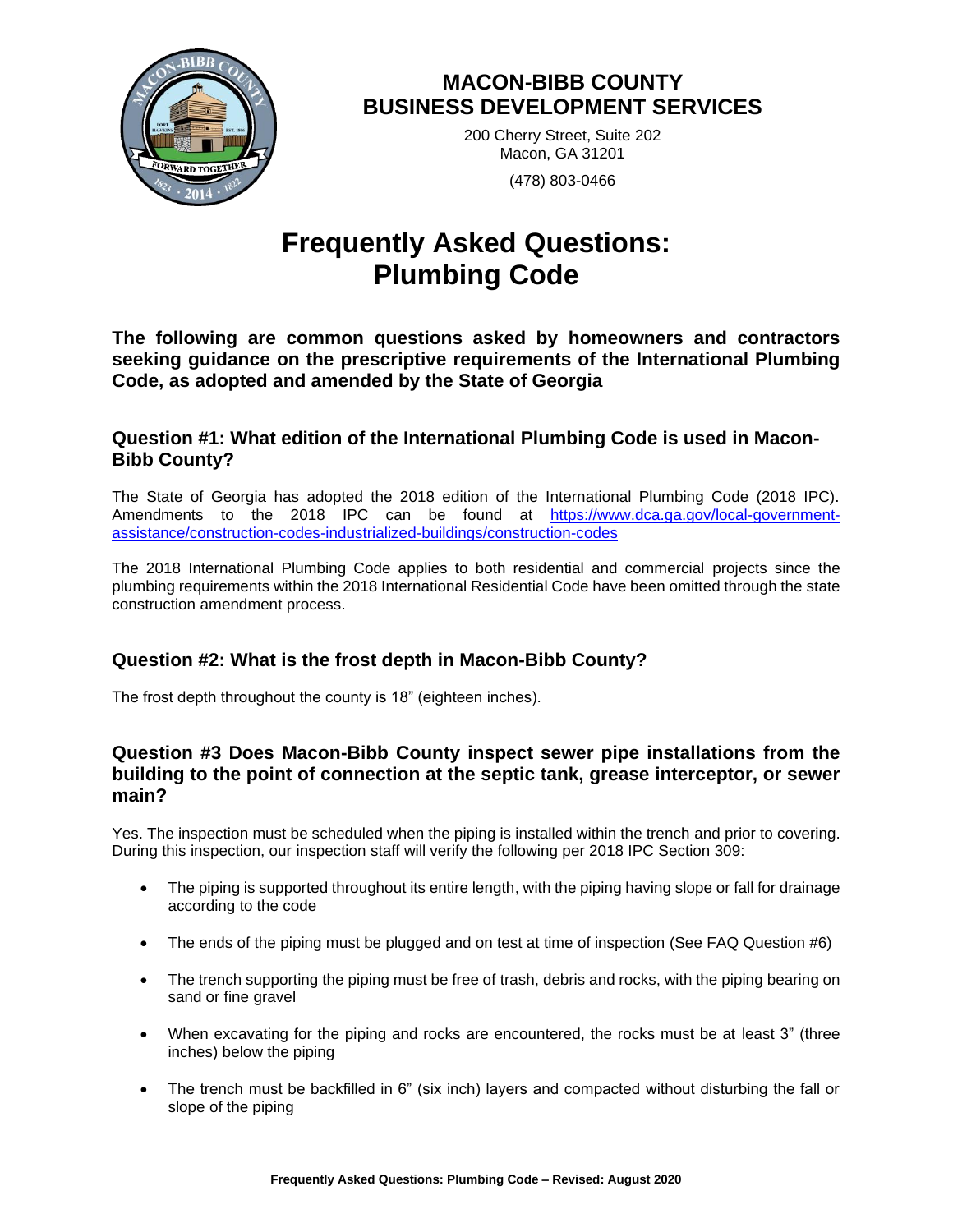# **Questions #4: How do I test the drainage and vent piping?**

The 2018 International Plumbing Code recognizes two (02) test methods for testing the drainage and vent piping:

- Air test: A minimum of 5 psi for not less than 15-minutes (Not allowed for plastic piping)
- Water test: A 10-foot head of water for not less than 15-minutes

(2018 IPC Sections 312.2 & 312.3)

### **Question #5: Can I use air to test plastic drainage and vent piping?**

No. The 2018 International Plumbing Code prohibits the use of air to test plastic piping, since this structurally damages the piping and may cause it to explode. (2018 IPC Section 312.3)

#### **Questions #6: How do I test the building sewer piping?**

Gravity sewer tests shall consist of plugging the end of the building sewer piping at the point of connection with the septic tank, grease interceptor, or public sewer and filling the building sewer piping with water. The testing must be done with not less than a 10' (ten foot) head of water and maintaining such pressure for 15 minutes. (2018 IPC Section 312.6)

### **Questions #7: The manufacturer of the plastic piping I use says that I can use air to test the piping. Is this allowed?**

No. The 2018 International Plumbing Code States the following:

*2018 IPC Section 301.7 Conflicts. In instances where conflicts occur between this code and the manufacturer's installation instructions, the more restrictive provisions shall apply.*

Since 2018 International Plumbing Code Section 312.3 prohibits air tests for plastic piping the code governs over the manufacturer's installation instructions, since it is the more restrictive provision.

# **Question #8 What is a shower pan liner test?**

When building a shower onsite instead of buying a pre-made unit the liner must be inspected to verify that it is watertight. The liner, per 2018 International Plumbing Code Section 421.5 can be:

- PVC sheets
- Chlorinated Polyethylene (CPE) sheets
- Sheet lead
- Sheet copper
- Sheet-applied, load bearing, bonded, water-proof membranes meeting TCNA A118.10
- Liquid-type, trowel-applied, load bearing, bonded, water-proof material meeting TCNA A118.10

The test shall have the drain plugged and the liner filled with a minimum of 2" (two inches) of water without leakage for a minimum of 15-minutes.

The floor of the shower must be sloped to drain.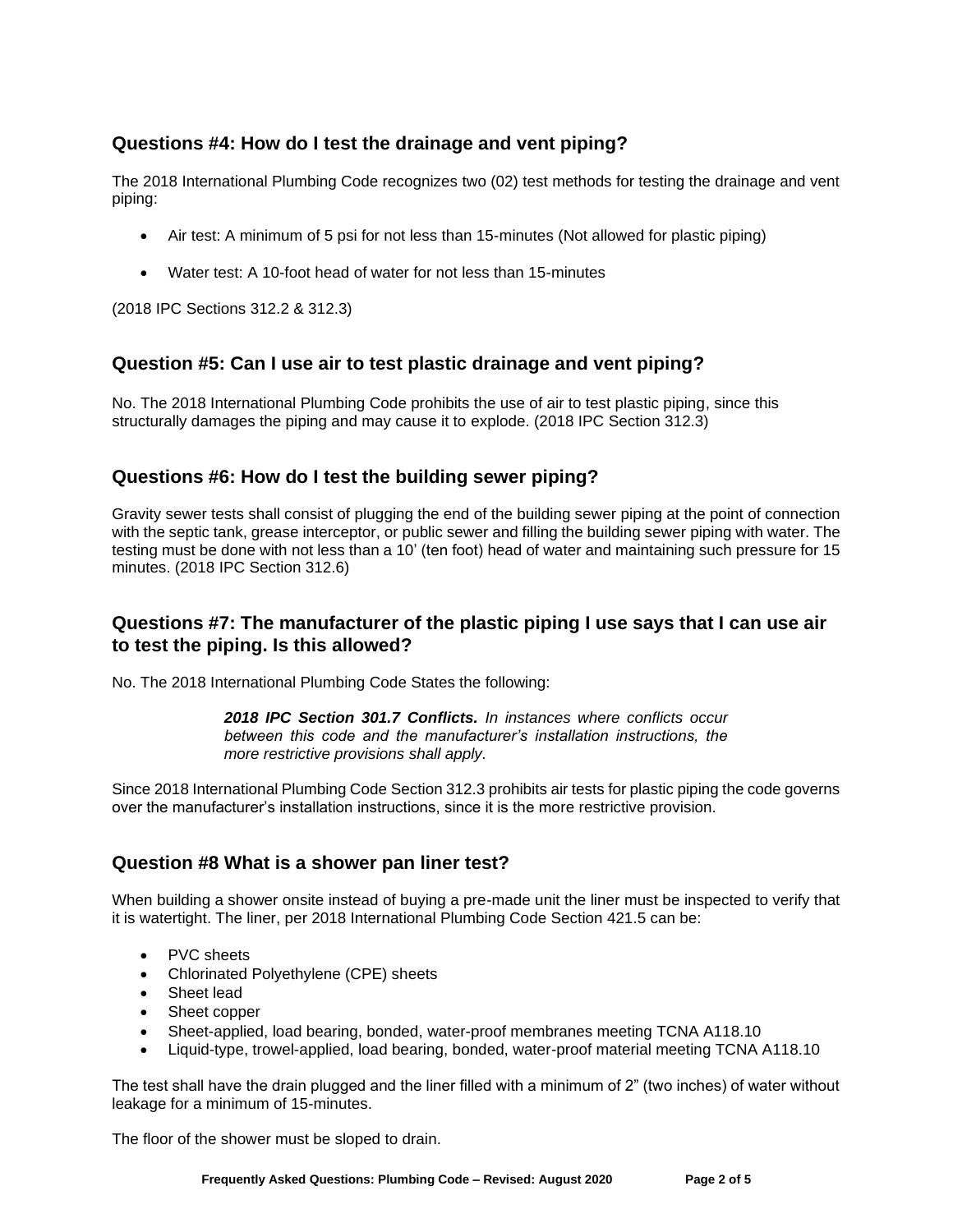### **Question #9 Within a new dwelling, what is the dimensions for the placement of residential plumbing fixtures?**

The 2018 International Residential Code, which applies to single-family dwellings, two-family dwellings, and townhomes requires that plumbing fixtures meet the following minimum dimensions:



The 2018 International Residential Code governs for the location of the plumbing fixtures; however, the 2018 International Plumbing Code is used for the plumbing system installation.

(See 2018 IRC Section R307.1)

# **Question #10 Are Air Admittance Valves (AAV's) allowed?**

Yes. An Air Admittance Valve (AAV) is a mechanical vent installed on the vent system of a building to allow fresh into the drainage system through negative pressure to maintain a trap seal. Some examples of these products are manufactured by but not limited to Oatey, Rectorseal, and Studor.

The AAV's must be installed per the 2018 International Plumbing Code and the manufacturer's installation instructions, with at least one (01) vent stack extending through the roof. (2018 IPC Section 918.7)

**Frequently Asked Questions: Plumbing Code – Revised: August 2020 Page 3 of 5**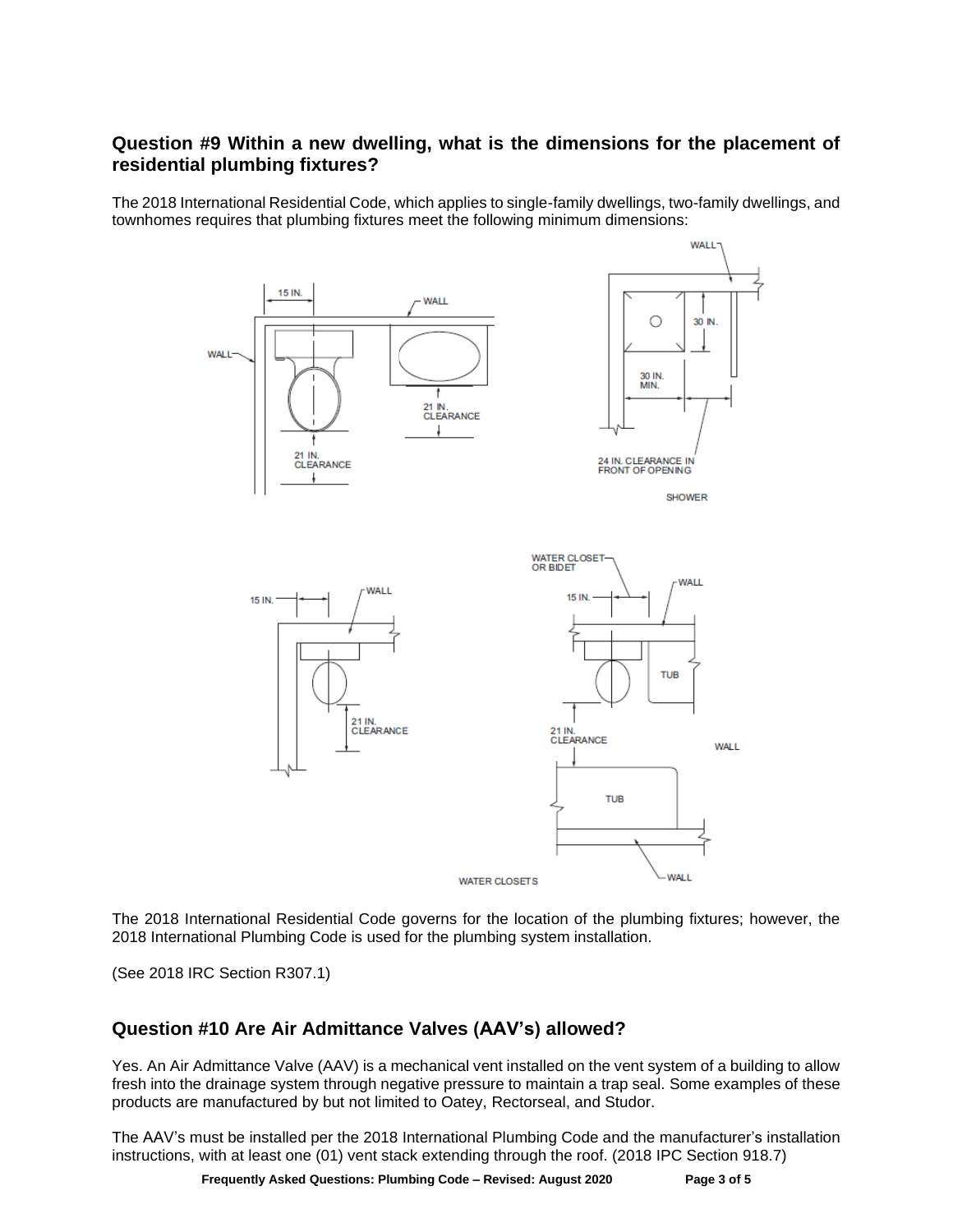#### **Question #11 Do I need a pressure reducing valve or regulator on my water service to my building?**

If the water pressure within a building exceeds 80 psi an approved water pressure reducing valve shall be installed.

#### **Question #12 Do I need a recirculating pump on my water heater?**

A significant amount of water can be wasted by a person while waiting for hot water to arrive at the at the plumbing fixture. In addition to being an inconvenience, the costs for the water, for the energy to heat the water and for the disposal of the water are literally going down the drain. There will be less waste and inconvenience at the fixture where the source of hot water is located near to the fixture.

The 2018 International Plumbing Code requires that all plumbing fixtures using tempered or hot water be within 50'-0" (fifty feet) of the source. Meaning that the total length of piping from the water heater to the fixture cannot exceed 50'-0" (fifty feet).

As an example: A 50'-0" (fifty foot) length of  $\frac{1}{2}$ " (half inch) copper tube contains approximately 0.6 gallons of water. A residential lavatory is limited to a flow rate of 0.8 gpm (gallons per minute) Therefore, if the entire 50'-0" (fifty feet) length of tube is at ambient temperature, the fixture user would have to wait approximately 1.2 minutes for hot water to arrive at the fixture.

Options to resolve this issue:

- 1) Install a recirculating pump
- 2) Install a water heater closer to the further fixture served

(2018 IPC Section 607.2)

### **Question #13 Can I use PVC piping inside my building for the water distribution system?**

No. PVC is not a recognized piping type for use inside a building for the water distribution system.

(2018 IPC Section 605.4 & Table 605.4)

#### **Question #14 Why do I need a "backwater valve" on my building?**

Where plumbing fixtures are installed on a floor with a finished floor elevation below the elevation of the manhole cover of the next upstream manhole in the public sewer, such fixtures shall be protected by a backwater valve installed on the building drain. This meant to protect the building from a blocked or overloaded public sewer backing up into the building.

(2018 IPC Section 714.1)